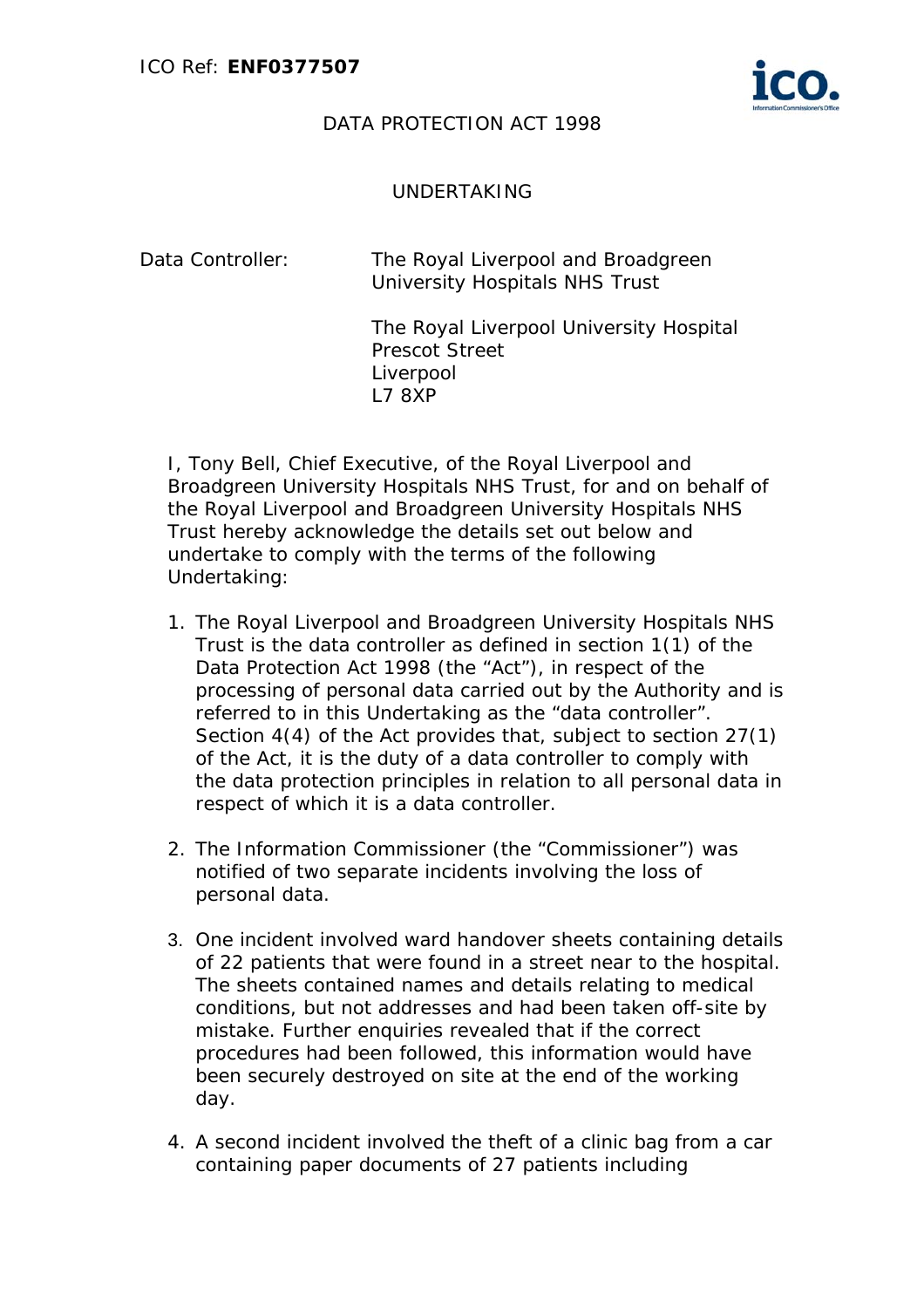

information relating to medical conditions ("sensitive personal data" as defined by the Act). Enquiries revealed that the breach arose because a member of Trust staff who was working from a community clinic was unable to remotely access the Trust's server to input the patient data. Instead they put the information into their clinic bag with the intention of inputting the information upon their return to the hospital.

- 5. Although each separate incident did not involve a large quantity of personal data, they occurred within a six month period suggesting that the data controller did not take sufficient measures to safeguard the personal data it held. The Commissioner has taken into account the fact that a proportion of the personal data in question related to medical conditions and could potentially result in distress being caused to the individuals concerned. It has been noted that the Trust has introduced remedial measures as a result of these incidents.
- 6. The Commissioner has considered the data controller's compliance with the provisions of the Act in the light of this matter. The relevant provision of the Act is the Seventh Data Protection Principle. This Principle is set out in Schedule 1 Part I to the Act. The Commissioner has also considered the fact that some of the data disclosed in this incident consisted of information as to the physical or mental health or condition of the patient. Personal data containing such information is defined as "sensitive personal data" under section  $2[(e)]$  of the Act.
- 7. Following consideration of the remedial action that has been taken by the data controller, it is agreed that in consideration of the Commissioner not exercising his powers to serve an Enforcement Notice under section 40 of the Act, the data controller undertakes as follows:

**The data controller shall, as from the date of this Undertaking and for so long as similar standards are required by the Act or other successor legislation, ensure that personal data are processed in accordance with the Seventh Data Protection Principle in Part I of Schedule 1 to the Act, and in particular that:** 

**(1) The data controller shall ensure that its policies in respect of the security of personal information, particularly the storage and use of "sensitive personal information" are adequate, clear and that staff are**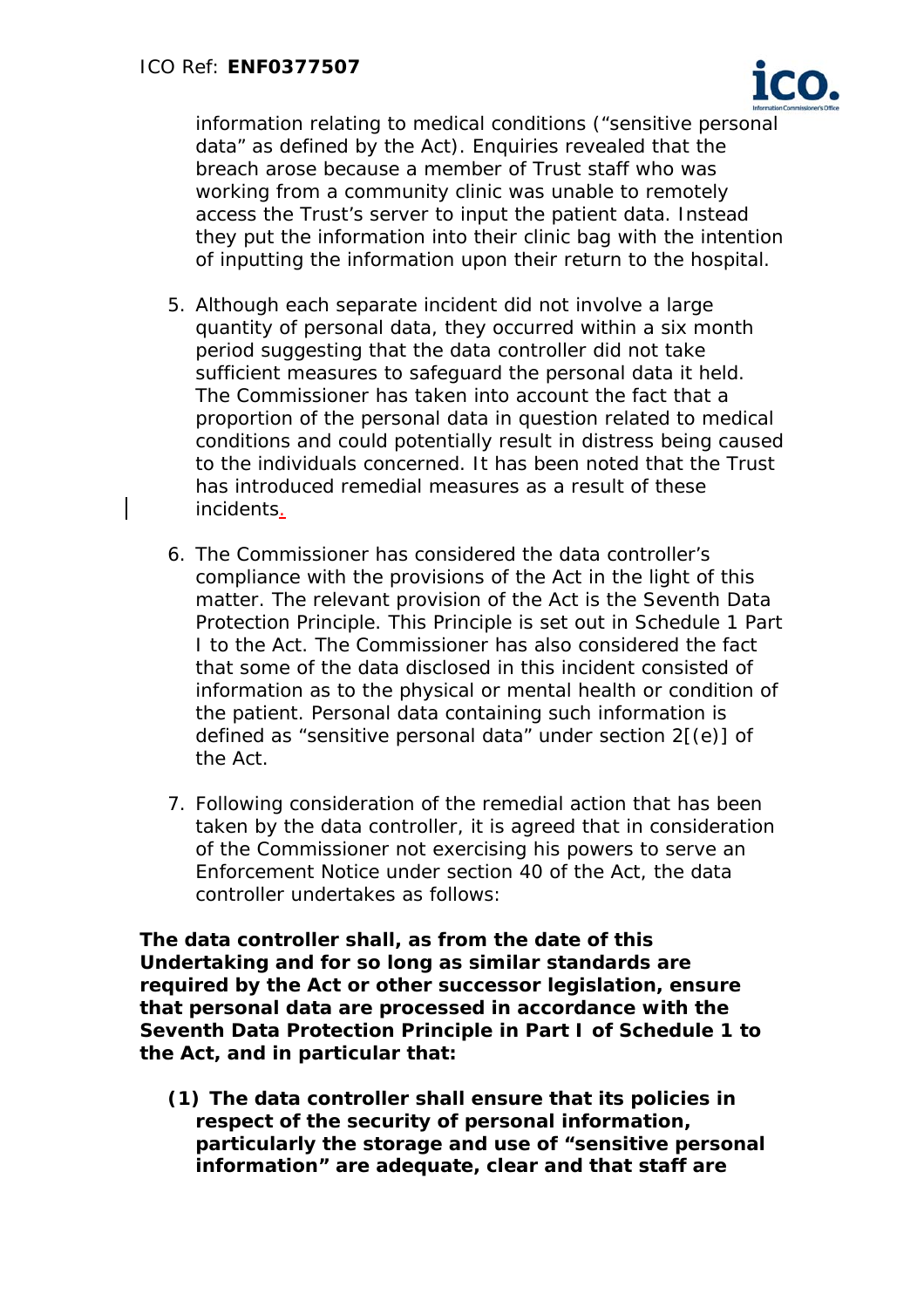

**adequately trained on how to fulfil their obligations under such policies;** 

- **(2) Compliance with the data controller's policies on data protection and IT security issues is appropriately and regularly monitored;**
- **(3) A formal policy be written and implemented for appropriate staff for the handling and disposal of patient based information at the end of each working day that they are not required to retain using confidential waste depositories;**
- **(4) In terms of community clinics remote access to the Royal Liverpool trust server, the data controller shall develop a robust process for reporting access issues and staff should receive appropriate additional training and support in line with that process;**
- **(5) Technical problem with remote access to the Royal Liverpool Trust server is addressed;**
- **(6) The data controller shall implement such other security measures as it deems appropriate to ensure that personal data is protected against unauthorised and unlawful processing, accidental loss, destruction, and/or damage.**
- **(7) The data controller shall agree to an audit by the ICO and the implementation of any recommendations.**

Dated……………………………………………….

Signed………………………………………………

Tony Bell Chief Executive The Royal Liverpool and Broadgreen University Hospitals NHS Trust

|--|

Sally Anne Poole